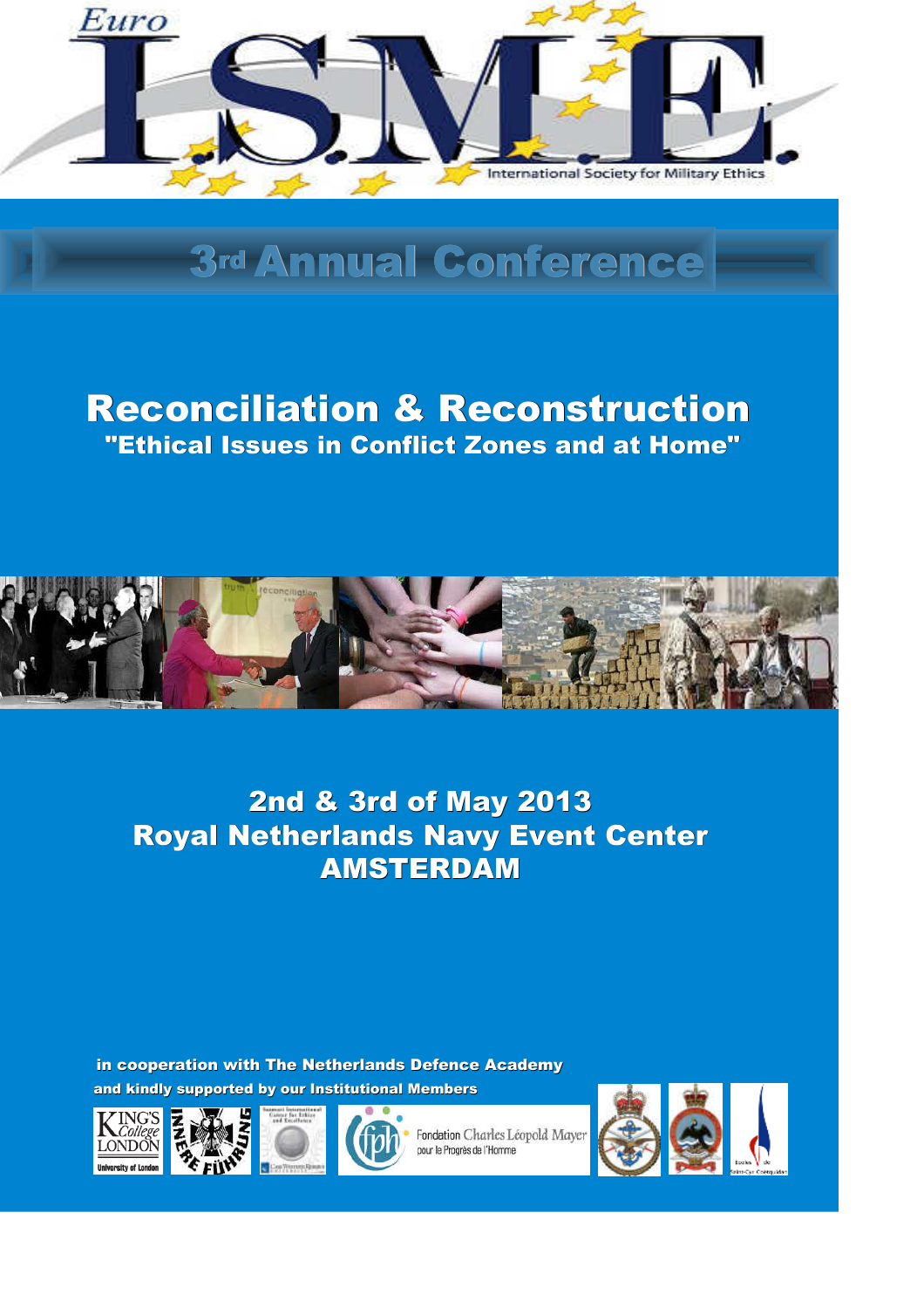## **General Sequence of Conference Events**

#### – **Wednesday, 1st of May 2013 CONFERENCE PRELUDE** –

#### **14h45 : MEETING OF REGISTERED PARTICIPANTS AT THE ENTRANCE OF THE**  *SHEEPVAARTMUSEUM AMSTERDAM*

**15h00 : BEGINNING OF GUIDED TOUR** to discover the spectacular Arsenal building and 500 years of maritime history and the **VOC Amsterdam,** an 18th-century cargo ship of the Dutch East India Company.

 **18h00 : WELCOME DRINKS and INFORMAL DINNER at** Schreierstooren Restaurant

#### **Thursday, 2nd of May 2013**

#### **08.00 - 09.00 Conference Registration in the Lobby of RNEC (coffee / tea)**

**09.00 WELCOME and Opening of the Conference by Brigadier General Benoît ROYAL, President of Euro-ISME and Navy Commodore J. SNOEKS , Deputy Director of NL Defense Academy**

**09.20 - 10.30 Inaugural Plenary Session** 

**Coffeebreak**

**11.00 - 12.30 Parallel-Sessions** 

**Lunch**

**14.00 - 15.30 Parallel-Sessions** 

**Coffeebreak**

- **16.00 17.30 Plenary Session**
- **17.45 19.00 Euro-ISME Association / Ordinary General Assembly**
- **19.30 Dinner / Drinks**

#### **Friday, 3rd of May 2013**

**09.00 - 10.30 Plenary**

**Coffeebreak** 

**11.00 - 12.30 Parallel-Sessions / Workshops**

**Lunch**

- **14.00 15.30 Parallel-Sessions / Workshops**
- **15.45 16.30 Plenary Closing Session**
- **17h00 Departure to destinations**

**Plenary Sessions : Amstelzaal 1**

**Parallel Sessions : Amstelzaal 2 & 3, Keizerzaal**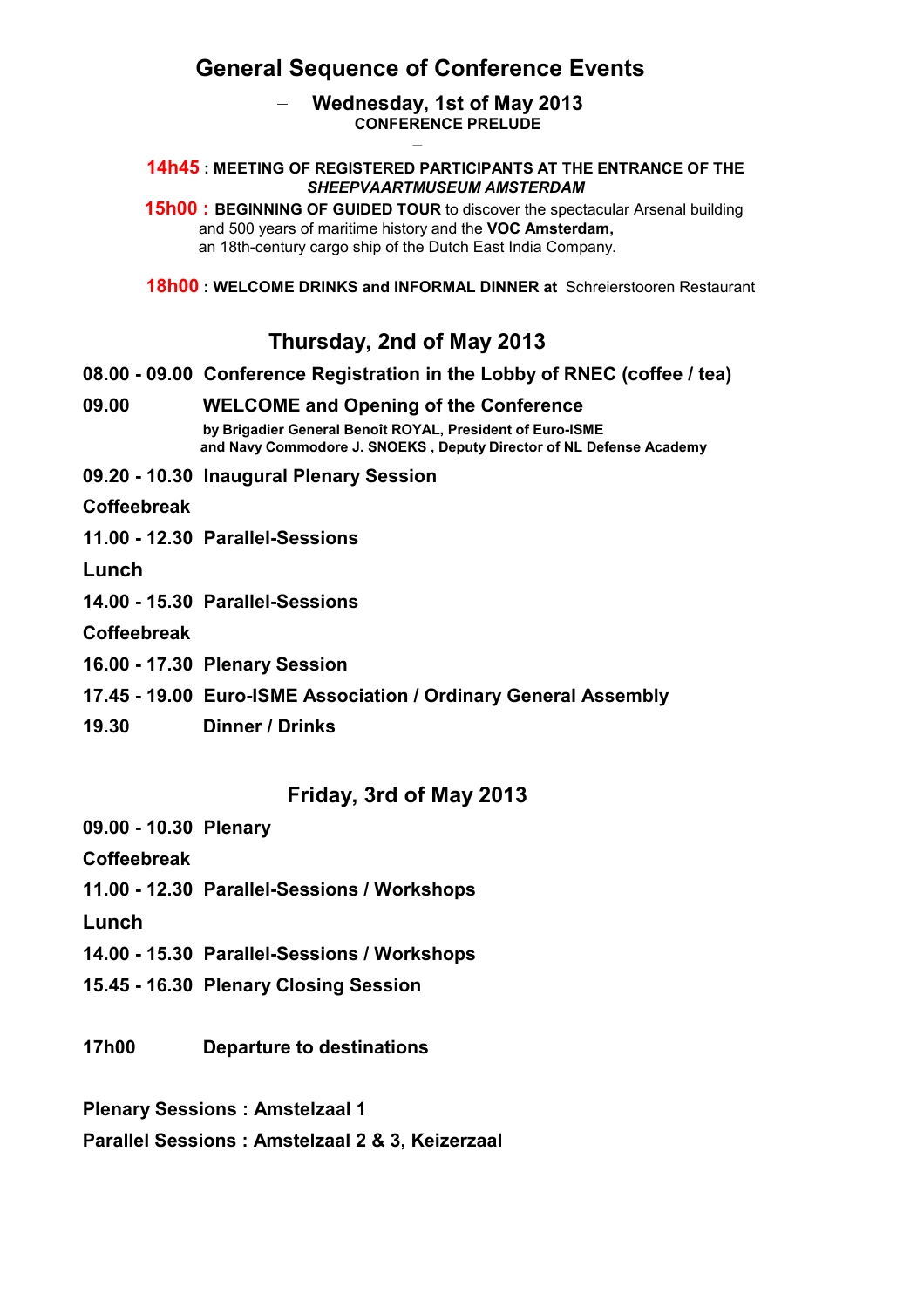

#### *10h30 - 11h00 : Break*

| Parallel Session<br>11h00 - 12h30<br>$\overline{\mathbf{c}}$<br>Amstelzaal | Panel 1: "Reconciliation and Politics in the Field"<br>Introduction and chair: Col (ret) Manfred Rosenberger<br>"Forgiveness, Co-existence, Reconciliation : what does it matter in Military Ethics?"<br>by Prof. Asa KASHER, Laura Schwarz-Kipp Professor, University of Tel Aviv<br>"At Peace With Terror?<br>The Moral Challenge of Reconciliation After Unconventional Conflicts"<br>by Prof. Shannon FRENCH, Inamori Professor in Ethics, Case Western Reserve University<br>"Influencing prospects for successful reconciliation"<br>by the Reverend Rosemary DURWARD, Defence Studies King's College London<br><b>Sucessful Reconciliation - Does Religion matter?</b><br>by Dr. Eric Germain, Strategic Affairs, MoD France |
|----------------------------------------------------------------------------|-------------------------------------------------------------------------------------------------------------------------------------------------------------------------------------------------------------------------------------------------------------------------------------------------------------------------------------------------------------------------------------------------------------------------------------------------------------------------------------------------------------------------------------------------------------------------------------------------------------------------------------------------------------------------------------------------------------------------------------|
| Parallel Session<br>11h00 - 12h30<br>Keizerzaal                            | Panel 2: "Reconstruction and Strategies of Statebuilding"<br>Introduction and chair: Air Commodore (retd.) John Thomas<br>"Transitional justice in post-conflict reconstruction"<br>by Brigadier General (ret.) Hugues de COURTIVRON, France<br>"How just does a Just Peace need to be?"<br>by Dr. David R. Fisher, King's College of London<br>"Ethical Implications of the Peace of Westfalia:<br>Moral values and the modern humanitarian effort"<br>by Dr. Ted van Baarda, Netherlands Defence Academy<br>Reconciliation and Reconstruction - a matter of the Concept of War ?"<br>by PhD (cand) Sebastian SCHNEIDER. University of Luzern                                                                                      |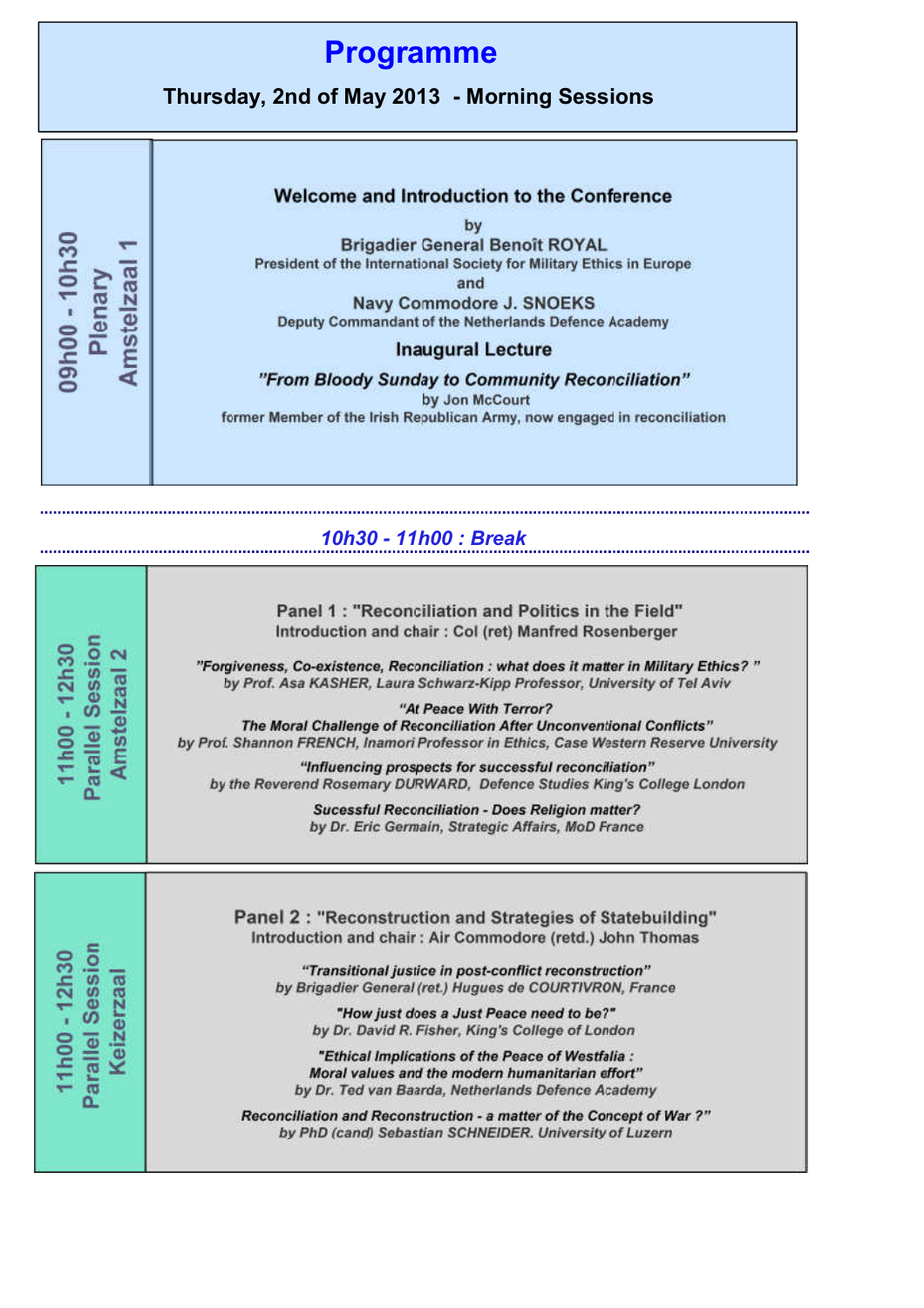**Thursday, 2nd of May 2013 - Afternoon Sessions**



*15h30 - 16h00 : Coffee-Break*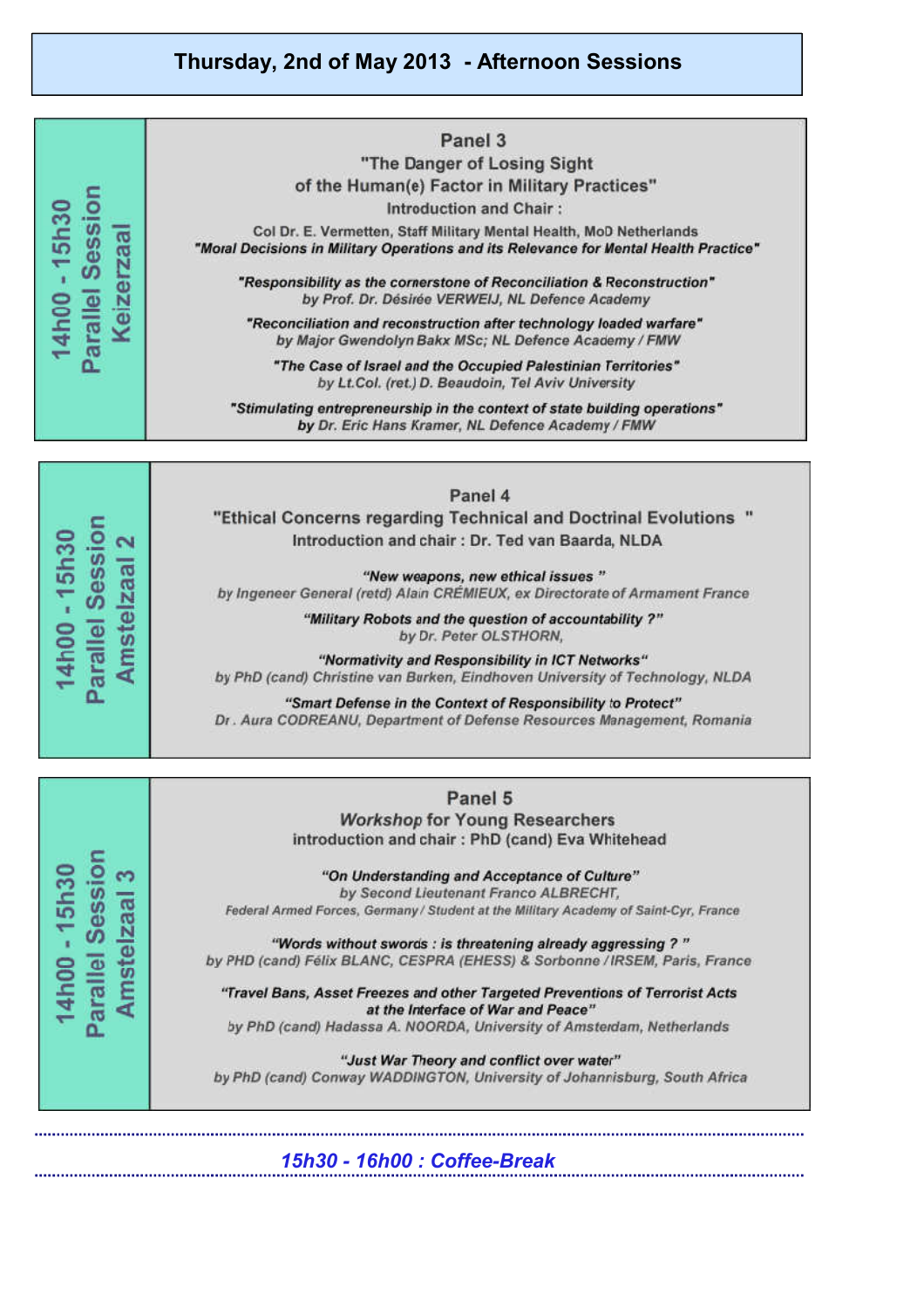## **Thursday, 2nd of May 2013 - Afternoon Sessions (continued)**

#### *15h30 - 16h00 : Coffee-Break*

Panel 6: "Perspectives of a Common Culture of Military Ethics" Introduction and chair : Dr. Magdalena REVUE, CREC Saint-Cyr 16h00 - 17h30 "Prospects for a Common European Culture of Remembrance" by Uta GERLANT, Foundation "Remembrance, Responsibility and Future", Germany Amstelzaal Plenary "Respect - Cultural and Moral Competences in critical situations" by Dr. René MOELKER, NLDA and Radboud University of Nijmwegen "Moral Forces and Ethical Principles in Reconciliation" by Dr. Patrick MILEHAM, UK Defence Academy "On the Need to Move from Asking Who is Responsible to Asking What is Responsibility"" by PhD Nolen GERTZ, Delta College, Midland, United States

### *17h45 - 18h45: Euro-ISME General Assembly in Amstelzaal 1*

#### *19h30 : Annual Euro-ISME Dinner*

*Event Center Restaurant*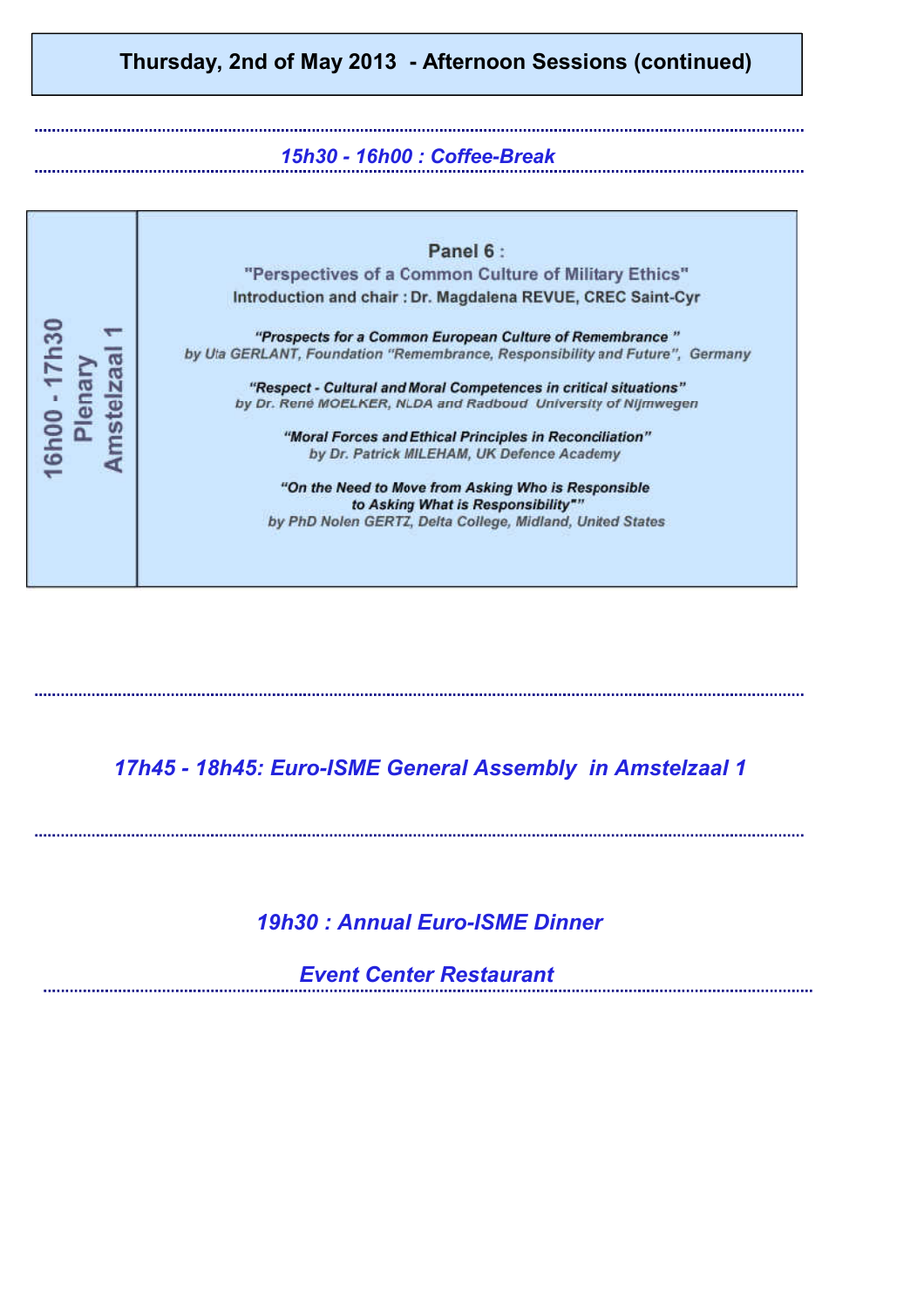### **Friday, 3rd of May 2013 - Morning Sessions**

#### Panel 7 "Professional Military Ethics Education (PMEE)" chair: Dr. David Whetham

**Introductory Remarks** 

Challenges and Chances for Military Chaplaincy in Military Ethics Education by Monsignore Dr. Werner Freistetter, Bishopsvicar, Director Institute for Religion and Peace, Vienna

"Contemporary Challenges in Professional Military Ethics Education" by Dr. Sally ROHAN, King's College / UK Defence Academy

#### "Decision-Check of Koblenz"

and Presentation of the "Ethics-Board" introduced in the Federal German Armed Forces". by Prof. Dr. Thomas ELSSNER and LTC Carl-Mathias Wilke, Leadership Training Center, Germany

"Teaching Military Ethics in the Romanian Military Institutions" by Dr. Aura CODREANU, Department of Defense Resources Management, Romania

#### *10h30 - 11h00 : Break*

Parallel Session 11h00 - 12h30 Amstelzaal 2

Plenary Session 09h00 - 10h30

**Amsteizaal** 

Panel 8 "Common Values and Common Ethical Concepts of Reconciliation" a perspective beyond Europe chair: Prof. Henri Hude and Brigadier General (retd.) Patrice Mompeyssin Panelists : Major General (retd.) Ibrahima Gabar DIOP, Senegal Dr. Alain Fogué, Director CAPED, Cameroun Major General Javier FERNANDEZ LEAL, Director ESDEGUE, Colombia Colonel Carl Marowski, MoD Chile

Parallel Session 11h00 - 12h30 Keizerzaal

Panel 9 **Case Studies** chair: Dr. Paul Ertl

"Between ethical indoctrination and self-justification: a challenging inner battlefield" by PHD Stéphanie BÉLANGER, Royal Military College of Canada

> "Values and Virtues in the Serbian Army" by LtColonel Dr. Srecko KUZMANOVIC, General Staff, Serbian Army

"Ethical Issues in Combat Zones and at Home: Slavery as a War Aim and as Military Issue in the American Civil War" by MA/MBA Timothy LUPFER, Retired Director, Deloitte Consulting, LTC (ret) US Army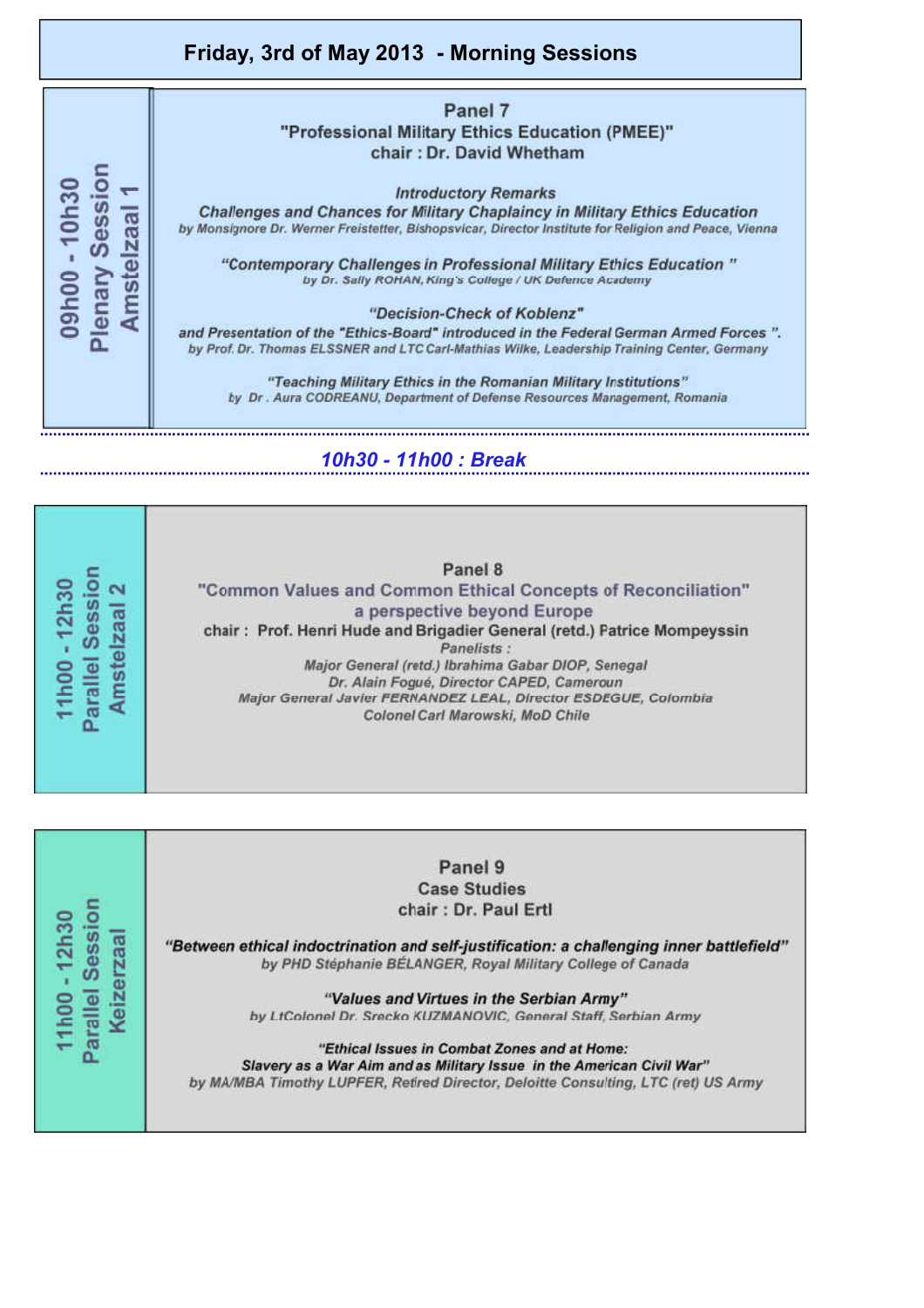#### **Friday, 3rd of May 2013 - Afternoon Sessions**

| ession<br>$-15h30$<br>aal<br>Amst<br><b>14h00</b><br>Parall | Panel 10<br>"Healing and Reconciliation at Home and Beyond"<br>May 4 <sup>th</sup> Voices - The Shootings at Kent State<br>chair: Prof. Dr. Randall Dipert<br>University at Buffalo and of Notre Dame<br><b>Video - Presentation and Debate</b><br>performed by Inamori Prof. Shannon FRENCH<br>discussing the live performance in 2010 at the International Peace and War Summit<br>at CWRU produced in cooperation with Kent State faculty member Prof. David Hassler |
|-------------------------------------------------------------|-------------------------------------------------------------------------------------------------------------------------------------------------------------------------------------------------------------------------------------------------------------------------------------------------------------------------------------------------------------------------------------------------------------------------------------------------------------------------|
|                                                             | Panel 11<br>"Military Madical Ethics for the 21st Contury."                                                                                                                                                                                                                                                                                                                                                                                                             |

Parallel Session 14h00 - 15h30

**Keizerzaa** 

chair : Dr. Don Carrick, University of Hull, Institute of Applied Ethics, and Kings's College London

'Medical Neutrality: Equal or Unequal Care on the Battlefield' by Prof. Dr Michael Gross, University of Haifa

'Dual Loyalties and Military Medical Ethics: Lessons from Afghanistan' by Dr Peter Olsthoorn, Netherlands Defence Academy

'Physician or Soldier? Medical officers between roles and moral obligations' by Dr Daniel Messelken, Ethics Centre, Zurich University

**Conference Resume** by 5h45 - 16h30 Prof. Dr. Martin COOK **Amstelzaal** Stockdale Professor of Military Ethics at the US Naval War College Plenary Prof. Dr. Henri HUDE Director Ethics & Deontology / Research Center French Army Officer Schools **Closing Remarks & Farewell** Brigadier General Benoît Royal, President of Euro-ISME

*17h00 Departure to Destinations*